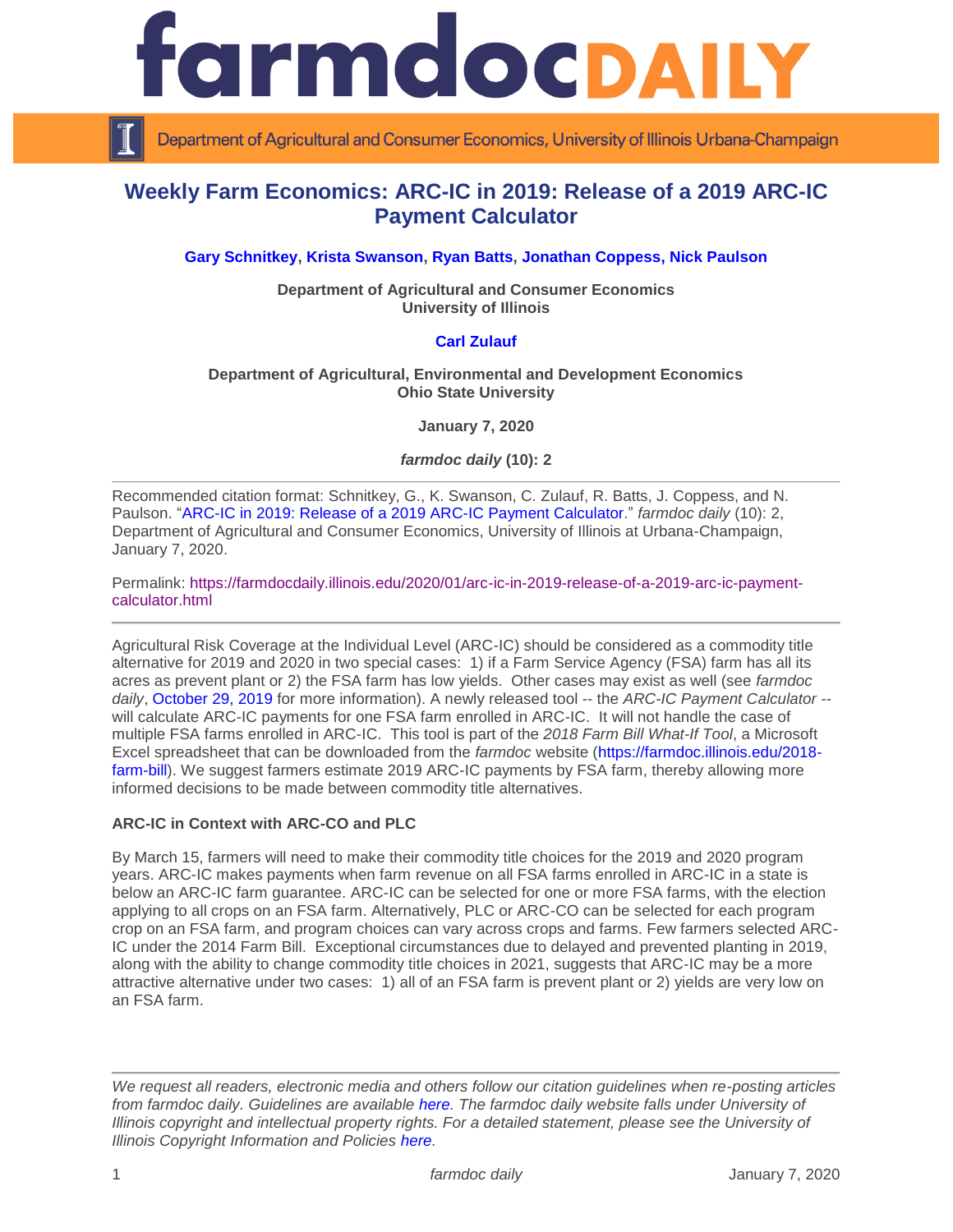The advisability of choosing ARC-IC will be influenced by the expected payments from ARC-IC, PLC, and ARC-CO. PLC makes payments when the Market Year Average (MYA) price is below the effective reference price. Current projections of 2019 MYA prices suggest that PLC will not make payments for corn and soybeans. According to the [WASDE report released in December 2019,](https://www.usda.gov/oce/commodity/wasde/wasde1219.pdf) the 2019 corn price is projected to be \$3.85 per bushel, \$.15 higher than the \$3.70 reference price (see Table 1). The soybean price is projected at \$8.85 per bushel, \$.45 per bushel higher than the \$8.40 reference price. These projected prices do not result in PLC payments. Given the recent announcement of a phase one agreement in the trade conflict between China and the US, there is a good possibility of higher prices than December estimates, further reducing the chance of PLC payments and lowering probabilities for ARC payments.

|          | December<br>WASDE     | <b>Fffective</b><br>Reference |
|----------|-----------------------|-------------------------------|
| Crop     | Fstimate <sup>1</sup> | Price                         |
| Corn     | \$3.85                | \$3.70                        |
| Soybeans | \$8.85                | \$8.40                        |
| Wheat    | \$4.55                | \$5.50                        |

Current projections place the 2019 WASDE wheat price at \$4.55 per bushel, \$.95 per bushel lower than the \$5.50 reference price. PLC has a very high chance of making payments for wheat. Note that if a farm has wheat base acres, this wheat payment will not occur for a farm enrolled in ARC-IC. Farm revenue compared to the ARC-IC guarantee determines if there is a payment.

Similar to PLC, ARC-CO likely will not make payments in many counties in 2019. ARC-CO is a county revenue program that makes payments when county revenue is below a county guarantee. Given the current outlook and known information, some counties in low yielding areas are expected to make payments. Chances for ARC-CO making payments are larger for soybeans than for corn.

We suggest using the [Gardner ARC-PLC Payment Calculator](https://fd-tools.ncsa.illinois.edu/) for estimates of PLC and ARC-CO payments by county. At least two revisions to estimates will occur:

- 1. Estimates will be revised with new 2019 prices after the release of the January 2020 WASDE report, and
- 2. Estimates will again be revised after National Agricultural Statistical Service (NASS) estimates of county yields on February 20th.

Both of these releases could significantly impact PLC and ARC-CO estimates. Those estimates can be compared to estimates of ARC-IC payments. ARC-IC payments can be estimated using the *2019 ARC-IC Payment Calculator*.

## **2019 ARC-IC Payment Calculator**

A *2019 ARC-IC Payment Calculator* is part of the *2018 Farm Bill What-If Tool*, a Microsoft Excel spreadsheet that can be downloaded from the *[farmdoc](https://farmdoc.illinois.edu/2018-farm-bill)* website. This spreadsheet will estimate a 2019 ARC-IC payment for a single FSA farm. Users enter:

1. County where the FSA farm is located. This entry will bring in yields that may enter into benchmark revenue calculations.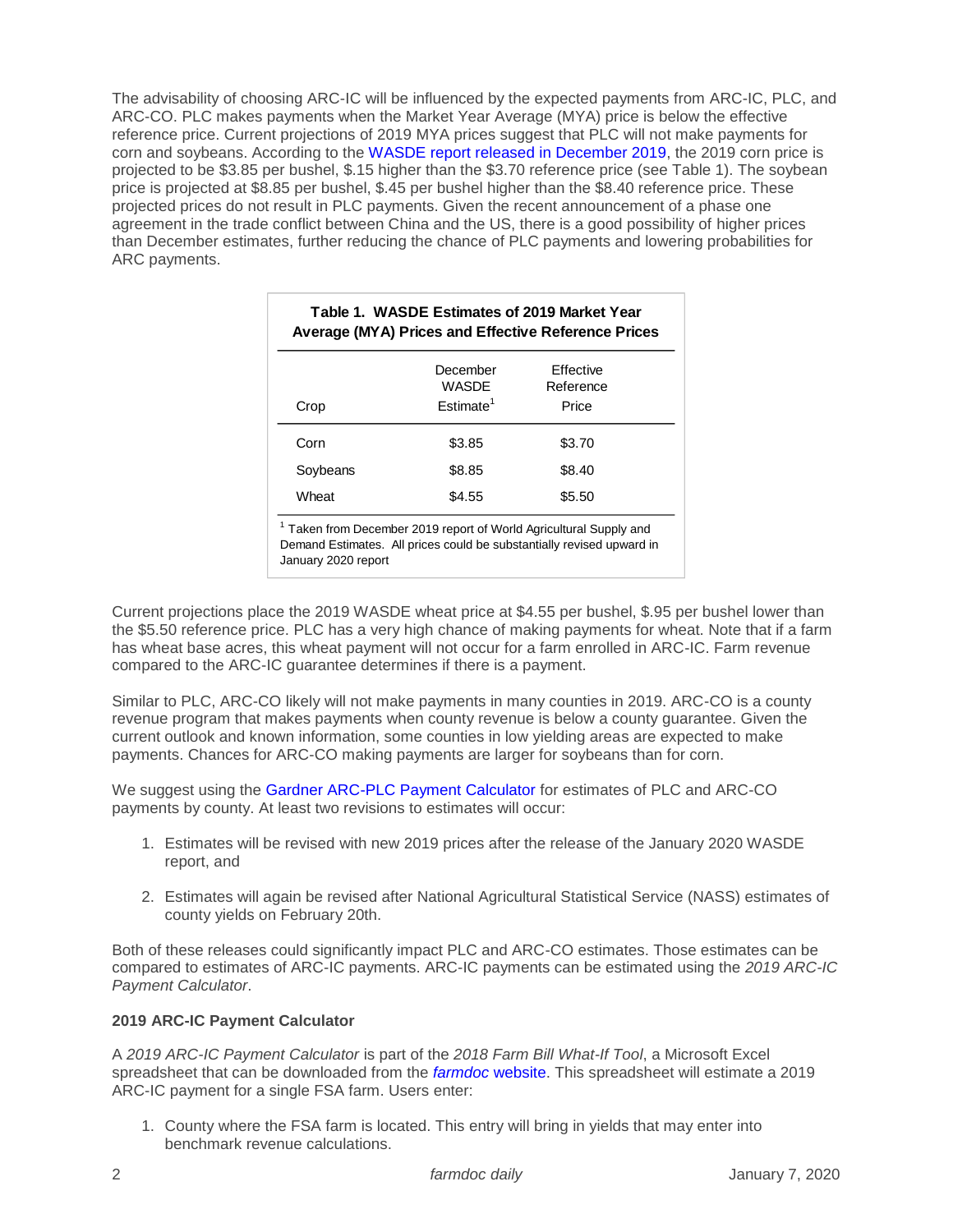- 2. Yields for each program crop on the FSA farm for the years from 2013 to 2017. These are the same yields that will be used to determine if PLC yields will be updated (see *farmdoc daily*, [December 3, 2019,](https://farmdocdaily.illinois.edu/2019/12/yield-updating-decisions-under-the-2018-farm-bill.html) for more information on yield updating).
- 3. MYA prices and actual farm yields for 2019. Assuming harvest on the farm is complete, 2019 farm yields likely are known. MYA prices are not known, but reasonable estimates can be made.

Figure 1 shows an example of the benchmark revenue calculation for corn grown on an FSA farm in LaSalle County, Illinois. Farm yields are 215 bushels per acre in 2013, 225 in 2014, 204 in 2015, 265 in 2016, and 235 in 2017 (yellow boxes in Figure 1). These yields are combined with historic MYA prices to arrive at benchmark revenue. The benchmark revenue for corn in Figure 1 is \$886.97 per acre. A similar screen to that shown in Figure 1 needs to be completed for each program crop grown on the FSA farm in 2019.

| <b>Yield Calculation</b>                        |                    |                                        |                  |                        |                    | <b>Price Calculation</b>         |           |                    |
|-------------------------------------------------|--------------------|----------------------------------------|------------------|------------------------|--------------------|----------------------------------|-----------|--------------------|
|                                                 |                    | Farm                                   | 80% of           | County                 | Used               | <b>MYA</b>                       | Effective | Used               |
| Year                                            | Planted            | Yield                                  | T-Yield          | Yield                  | Yield <sup>1</sup> | Price                            | Price     | Price <sup>2</sup> |
| <b>Bu/acre</b>                                  |                    |                                        |                  |                        | \$ per Bu          |                                  |           |                    |
| 2013                                            | yes                | 215.0                                  | 140.8            | 209.5                  | 215.0              | 4.46                             | 3.70      | 4.46               |
| 2014                                            | yes                | 225.0                                  | 140.8            | 210.1                  | 225.0              | 3.70                             | 3.70      | 3.70               |
| 2015                                            | ves                | 204.0                                  | 140.8            | 183.0                  | 204.0              | 3.61                             | 3.70      | 3.70               |
| 2016                                            | yes                | 265.0                                  | 140.8            | 224.6                  | 265.0              | 3.36                             | 3.70      | 3.70               |
| 2017                                            | ves                | 235.0                                  | 150.4            | 225.1                  | 235.0              | 3.36                             | 3.70      | 3.70               |
| <b>Benchmark Revenue Calculation</b>            |                    |                                        | <b>Effective</b> |                        |                    | <b>MYA</b>                       |           |                    |
|                                                 | Used               | Used                                   |                  | <b>Reference</b>       |                    | Year                             | Price     |                    |
| Year                                            | Yield <sup>1</sup> | Price <sup>2</sup>                     | Revenue          | Price                  |                    | 2013                             | 4.46      |                    |
| 2013                                            | 215.0              | 4.46                                   | 958.90           | <b>Calculation</b>     |                    | 2014                             | 3.70      |                    |
| 2014                                            | 225.0              | 3.70                                   | 832.50           |                        |                    | 2015                             | 3.61      |                    |
| 2015                                            | 204.0              | 3.70                                   | 754.80           |                        |                    | 2016                             | 3.36      |                    |
| 2016                                            | 265.0              | 3.70                                   | 980.50           |                        |                    | 2017                             | 3.36      |                    |
| 2017                                            | 235.0              | 3.70                                   | 869.50           | 85% of Olympic Average |                    |                                  | 3.02      |                    |
|                                                 |                    |                                        | \$ per acre      |                        |                    | <b>Statutory Reference Price</b> | 3.70      |                    |
| <b>Benchmark Revenue</b> <sup>4</sup><br>886.97 |                    | Effective Reference Price <sup>3</sup> |                  |                        | 3.70               |                                  |           |                    |

<sup>2</sup> The higher of the MYA price or effective reference price.

<sup>3</sup> Higher of 85% of Olympic average or statutory reference price, capped at 1.15 time reference price

<sup>4</sup> Olympic average of five previous revenues.

fdd

Users will have to enter farm yields and MYA prices for 2019. Figure 2 shows an example of an estimated ARC-IC payment. Corn yield is 190 bushels per acre of corn on 60 planted acres. Soybean yield is 55 bushels per acre on 40 planted acres. MYA prices are estimated at \$3.90 per bushel for corn and \$9.20 per bushel for soybeans. These yields and prices result in a \$26.71 per base acre payment. Lower yields and lower prices will result in higher payments, and vice versa.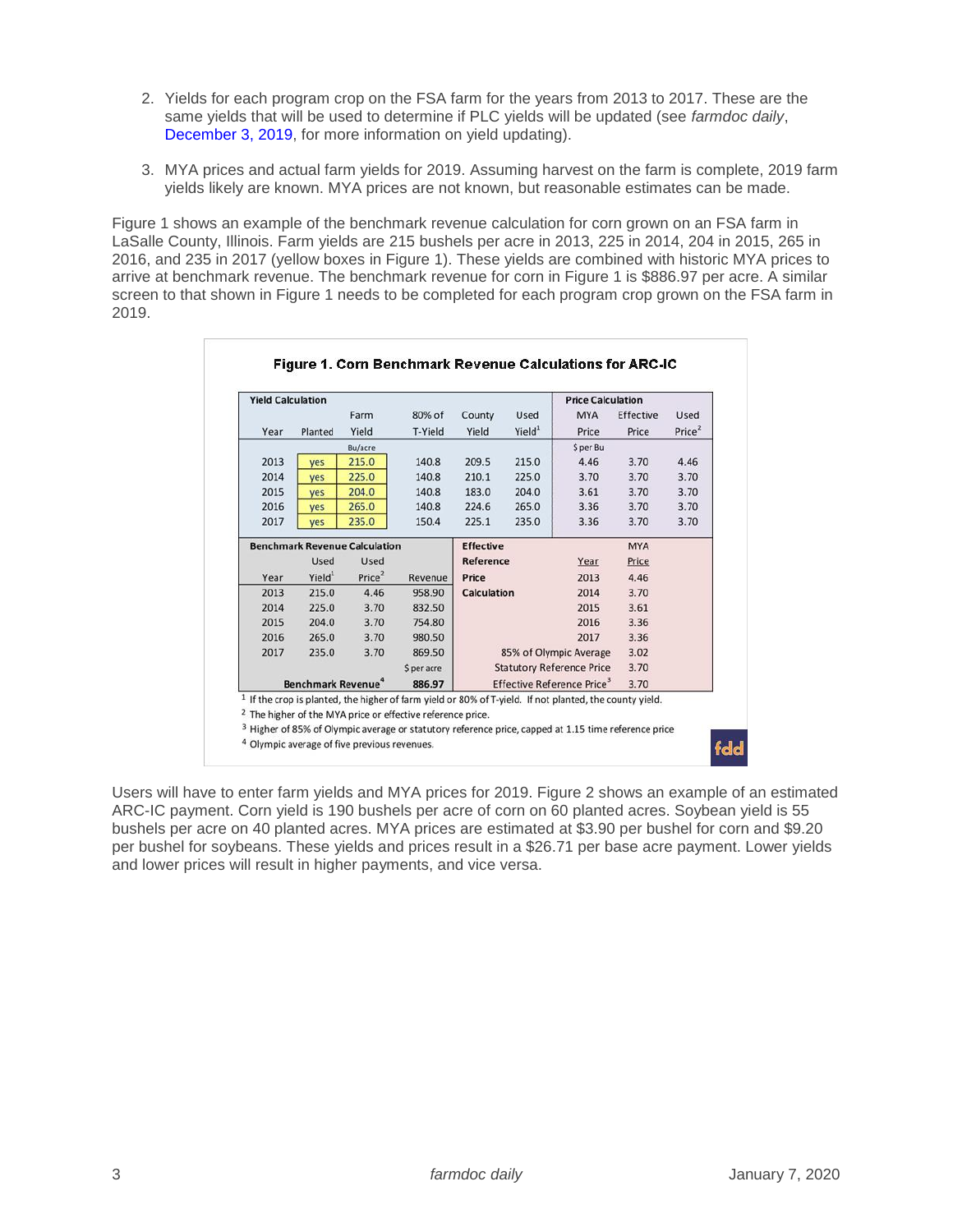

The special case in which it might make sense to consider ARC-IC is when all acres on an FSA farm are prevent plant (Note that FSA defines prevent plant differently than for crop insurance in certain cases). When all acres are prevent plant, the maximum ARC-IC payment would be received. For example, 60 acres of corn prevent plant and 40 acres of soybean prevent plant result in an ARC-IC payment of \$52.01 per base acre. This maximum payment will only occur if planting of program crops does not occur on a FSA farm. If plantings occur, revenue from planted acres will determine payments.

#### **Suggestions and Caveats**

We suggest that farmers calculate ARC-IC payments using the *2019 ARC-IC Payment Calculator*. Farmers likely have all of the yield information necessary to calculate 2019 payments, with the same historical information needed for updating 2019 PLC yields.

The calculator currently in the *2018 Farm Bill What-If Tool* will only calculate payments for a single FSA farm at a time. If a farmer has an interest in more than one FSA farm enrolled in ARC-IC, resulting payments will not equal the sum of estimated ARC-IC payments for each FSA farm. All farms in a state enrolled in ARC-IC will be aggregated to arrive at the ARC-IC payment. The *2019 ARC-IC Payment Calculator* within the *2018 Farm Bill What-If Tool* is not designed to calculate payments in this situation.

The ARC-IC tool will only calculate payments for 2019. A farm enrolled in ARC-IC in 2019 also will be enrolled in ARC-IC for the 2020 program year. ARC-IC only will receive payments on 65% of base acres as compared to 85% for PLC and ARC-CO. This lower percentage suggests that ARC-IC may not pay as much as PLC or ARC-CO over time. On some farms, however, ARC-IC could make much larger payments than PLC and ARC-CO in 2019. Those large payments could warrant taking ARC-IC. Producers are reminded that the program decision covers both the 2019 and 2020 crop years, so ARC-IC payments would need to be the better option across both years.

ARC-IC may be the preferred alternative when all acres are prevent plant or yields are low. Other situations where ARC-IC should be considered are: 1) production is highly variable from year-to-year, ARC-IC's benchmark is higher that the ARC-CO benchmark yields and the PLC farm payment yield, 3) fruits, vegetables, or wild rice is planted on the FSA farm (see *farmdoc daily*, [October 29, 2019\)](https://farmdocdaily.illinois.edu/2019/10/the-case-for-looking-at-the-arc-ic-arc-individual-program-option.html).

**YouTube Video**: Discussion and graphs associated with this article at:<https://youtu.be/pqyf7zTJcLY>